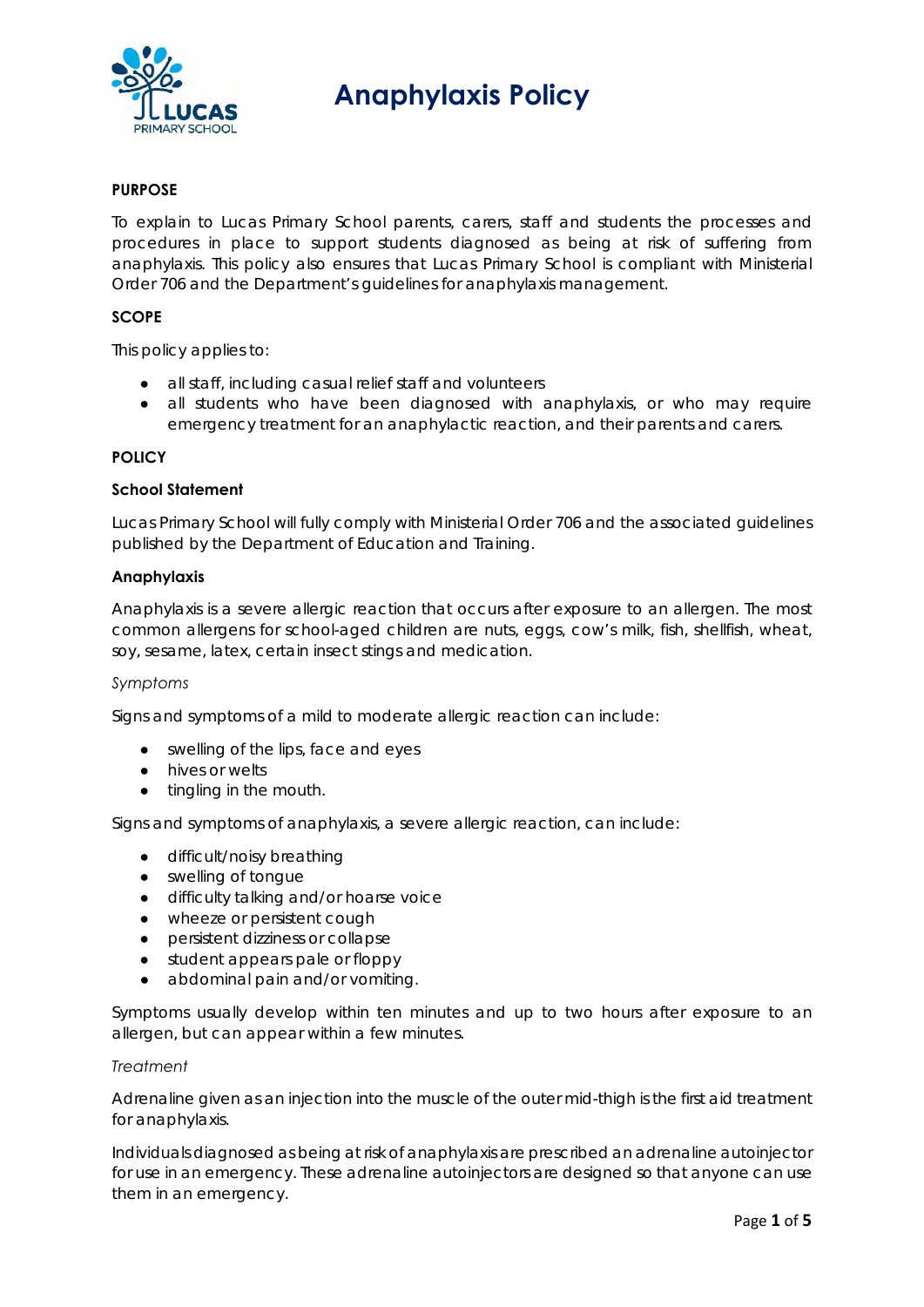## **Individual Anaphylaxis Management Plans**

All students at Lucas Primary School who are diagnosed by a medical practitioner as being at risk of suffering from an anaphylactic reaction must have an Individual Anaphylaxis Management Plan. When notified of an anaphylaxis diagnosis, the principal is responsible for developing a plan in consultation with the student's parents/carers.

Where necessary, an Individual Anaphylaxis Management Plan will be in place as soon as practicable after a student enrols and where possible, before the student's first day.

Parents and carers must:

- obtain an ASCIA Action Plan for Anaphylaxis from the student's medical practitioner and provide a copy to the school as soon as practicable
- immediately inform the school in writing if there is a relevant change in the student's medical condition and obtain an updated ASCIA Action Plan for Anaphylaxis
- provide an up-to-date photo of the student for the ASCIA Action Plan for Anaphylaxis when that Plan is provided to the school and each time it is reviewed
- provide the school with a current adrenaline autoinjector for the student that has not expired;
- participate in annual reviews of the student's Plan.

Each student's Individual Anaphylaxis Management Plan must include:

- information about the student's medical condition that relates to allergies and the potential for anaphylactic reaction, including the type of allergies the student has
- information about the signs or symptoms the student might exhibit in the event of an allergic reaction based on a written diagnosis from a medical practitioner
- strategies to minimise the risk of exposure to known allergens while the student is under the care or supervision of school staff, including in the school yard, at camps and excursions, or at special events conducted, organised or attended by the school
- the name of the person(s) responsible for implementing the risk minimisation strategies, which have been identified in the Plan
- information about where the student's medication will be stored
- the student's emergency contact details
- an up-to-date ASCIA Action Plan for Anaphylaxis completed by the student's medical practitioner.

#### *Review and updates to Individual Anaphylaxis Plans*

A student's Individual Anaphylaxis Plan will be reviewed and updated on an annual basis in consultation with the student's parents/carers. The plan will also be reviewed and, where necessary, updated in the following circumstances:

- as soon as practicable after the student has an anaphylactic reaction at school
- if the student's medical condition, insofar as it relates to allergy and the potential for anaphylactic reaction, changes
- when the student is participating in an off-site activity, including camps and excursions, or at special events including fetes and concerts.

Our school may also consider updating a student's Individual Anaphylaxis Management Plan if there is an identified and significant increase in the student's potential risk of exposure to allergens at school.

## **Location of plans and adrenaline autoinjectors**

A copy of each student's Individual Anaphylaxis Management Plan will be stored with their ASCIA Action Plan for Anaphylaxis in the front office, on a clearly marked shelf together with the student's adrenaline autoinjector. Adrenaline autoinjectors must be labelled with the student's name.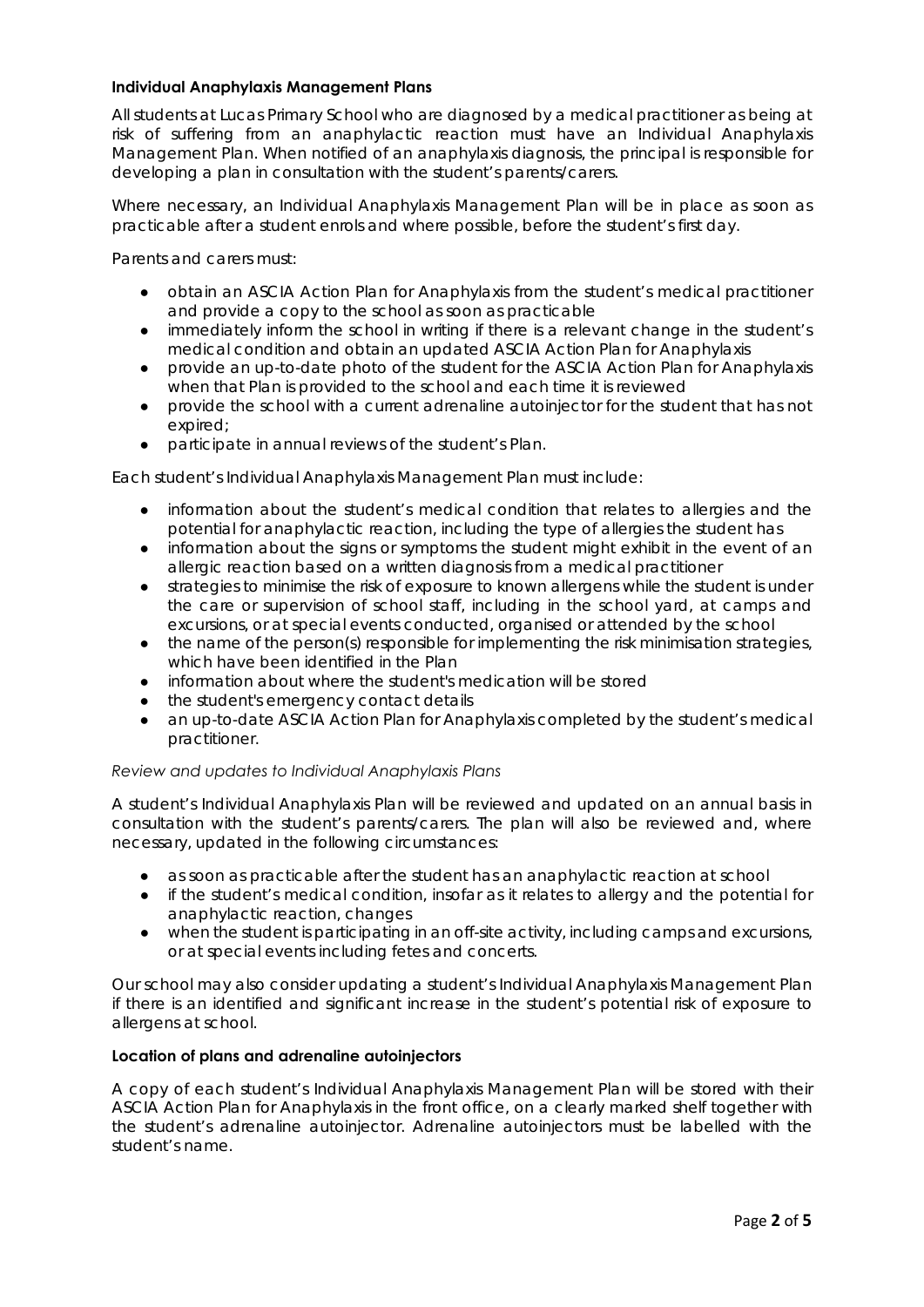#### **Risk Minimisation Strategies**

To reduce the risk of a student suffering from an anaphylactic reaction at Lucas Primary School, we have put in place the following strategies:

- students are educated regarding allergies within the classroom
- students are discouraged from sharing food
- outside garbage bins at school are to remain covered with lids to reduce the risk of attracting insects
- year groups will be informed of allergens that must be avoided in advance of class parties, events or birthdays
- a general use EpiPen will be stored at the front office for ease of access.

## **Adrenaline autoinjectors for general use**

Lucas Primary School will maintain a supply of adrenaline autoinjector(s) for general use, as a back-up to those provided by parents and carers for specific students, and also for students who may suffer from a first time reaction at school.

Adrenaline autoinjectors for general use will be stored at the front office and labelled "general use".

The principal, is responsible for arranging the purchase of adrenaline autoinjectors for general use, and will consider:

- the number of students enrolled at Lucas Primary School at risk of anaphylaxis
- the accessibility of adrenaline autoinjectors supplied by parents
- the availability of a sufficient supply of autoinjectors for general use in different locations at the school, as well as at camps, excursions and events
- the limited life span of adrenaline autoinjectors, and the need for general use adrenaline autoinjectors to be replaced when used or prior to expiry.

#### **Emergency Response**

In the event of an anaphylactic reaction, the emergency response procedures in this policy must be followed, together with the school's general first aid procedures, emergency response procedures and the student's Individual Anaphylaxis Management Plan.

A complete and up-to-date list of students identified as being at risk of anaphylaxis is maintained by first aid trained staff and stored at the front office. For camps, excursions and special events, a designated staff member will be responsible for maintaining a list of students at risk of anaphylaxis attending the special event, together with their Individual Anaphylaxis Management Plans and adrenaline autoinjectors, where appropriate.

If a student experiences an anaphylactic reaction at school or during a school activity, school staff must:

| <b>Step</b>   | Action                                                                                                                                                                                                                               |
|---------------|--------------------------------------------------------------------------------------------------------------------------------------------------------------------------------------------------------------------------------------|
| $\mathbf 1$ . | Lay the person flat<br>$\bullet$                                                                                                                                                                                                     |
|               | Do not allow them to stand or walk<br>$\bullet$                                                                                                                                                                                      |
|               | If breathing is difficult, allow them to sit<br>$\bullet$                                                                                                                                                                            |
|               | Be calm and reassuring<br>$\bullet$                                                                                                                                                                                                  |
|               | Do not leave them alone<br>$\bullet$                                                                                                                                                                                                 |
|               | Seek assistance from another staff member or reliable student to locate<br>$\bullet$<br>the student's adrenaline autoinjector or the school's general use<br>autoinjector, and the student's Individual Anaphylaxis Management Plan, |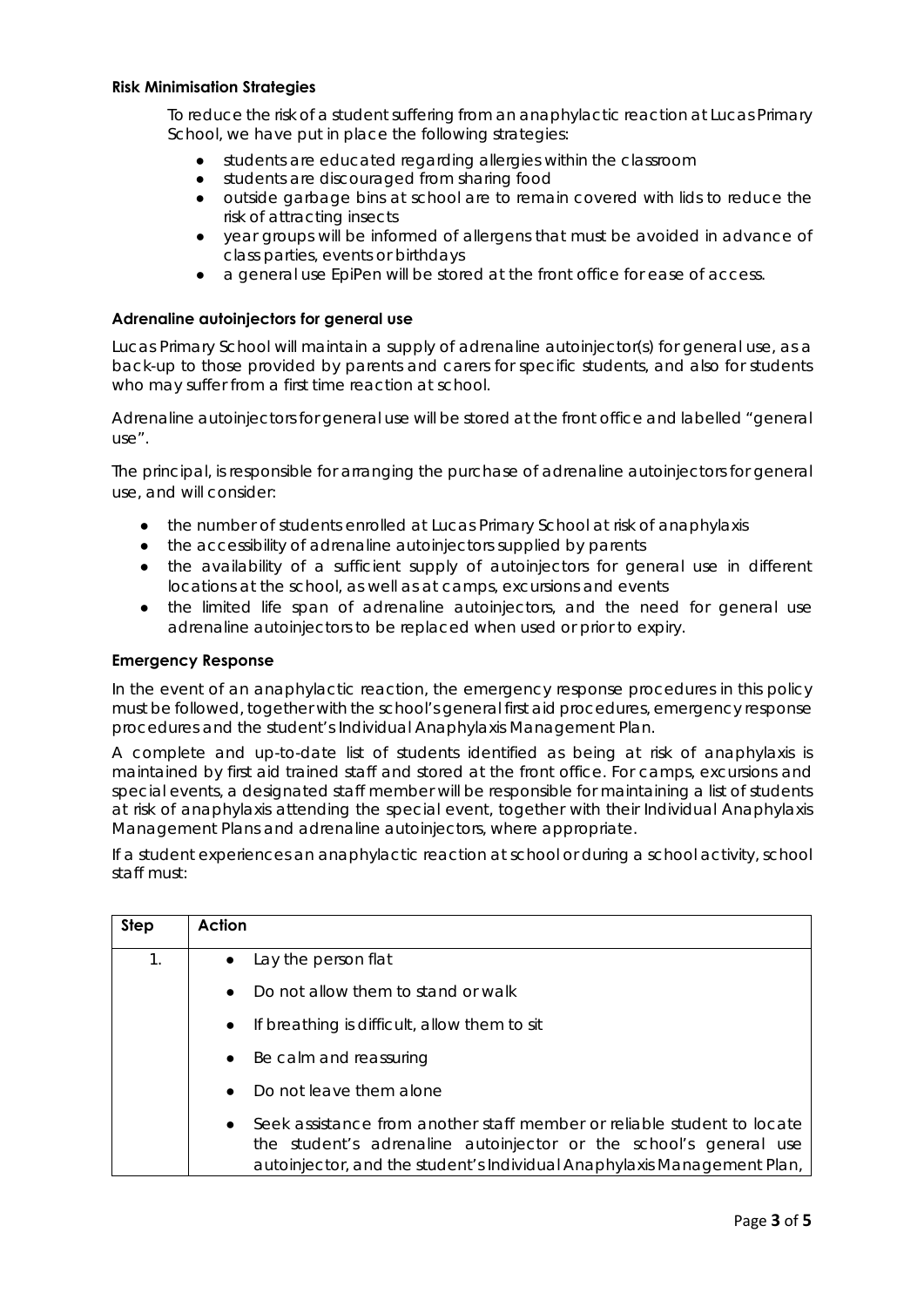|    | stored at the front office. If the student's plan is not immediately available,<br>or they appear to be experiencing a first time reaction, follow steps 2 to 5                                                                         |
|----|-----------------------------------------------------------------------------------------------------------------------------------------------------------------------------------------------------------------------------------------|
| 2. | Administer an EpiPen or EpiPen Jr (if the student is under 20kg)                                                                                                                                                                        |
|    | Remove from plastic container                                                                                                                                                                                                           |
|    | Form a fist around the EpiPen and pull off the blue safety release (cap)                                                                                                                                                                |
|    | Place orange end against the student's outer mid-thigh (with or without<br>clothing)                                                                                                                                                    |
|    | Push down hard until a click is heard or felt and hold in place for 3 seconds                                                                                                                                                           |
|    | Remove EpiPen                                                                                                                                                                                                                           |
|    | Note the time the EpiPen is administered                                                                                                                                                                                                |
|    | Retain the used EpiPen to be handed to ambulance paramedics along<br>with the time of administration                                                                                                                                    |
| 3. | Call an ambulance (000)                                                                                                                                                                                                                 |
| 4. | If there is no improvement or severe symptoms progress (as described in the ASCIA<br>Action Plan for Anaphylaxis), further adrenaline doses may be administered every<br>five minutes, if other adrenaline autoinjectors are available. |
| 5. | Contact the student's emergency contacts.                                                                                                                                                                                               |

If a student appears to be having a severe allergic reaction, but has not been previously diagnosed with an allergy or being at risk of anaphylaxis, school staff should follow steps 2 – 5 as above.

[Note: If in doubt, it is better to use an adrenaline autoinjector than not use it, even if in hindsight the reaction is not anaphylaxis. Under-treatment of anaphylaxis is more harmful and potentially life threatening than over-treatment of a mild to moderate allergic reaction. Refer to page 41 of the Anaphylaxis Guidelines].

# **Communication Plan**

This policy will be available on Lucas Primary School's website so that parents and other members of the school community can easily access information about the school's anaphylaxis management procedures. The parents and carers of students who are enrolled at Lucas Primary School and are identified as being at risk of anaphylaxis will also be provided with a copy of this policy.

The principal is responsible for ensuring that all relevant staff, including casual relief staff and volunteers are aware of this policy and procedures for anaphylaxis management.

The principal is also responsible for ensuring relevant staff are trained and briefed in anaphylaxis management, consistent with the Department's *Anaphylaxis Guidelines.*

#### **Staff training**

The principal will ensure that the following school staff are appropriately trained in anaphylaxis management:

School staff who conduct classes attended by students who are at risk of anaphylaxis.

Staff at Lucas Primary School will receive appropriate training in anaphylaxis management, consistent with the Department's *Anaphylaxis Guidelines*.